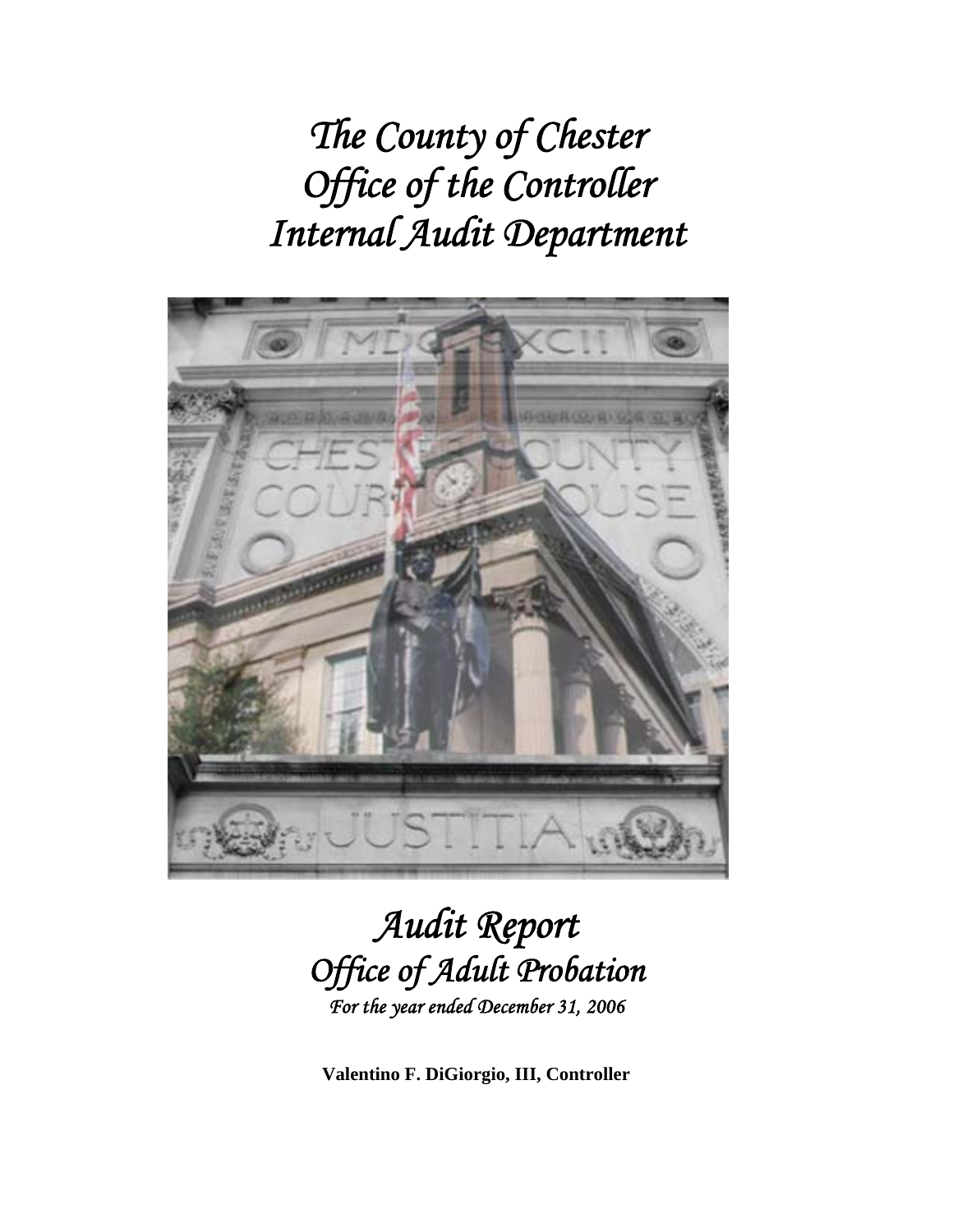# **COUNTY OF CHESTER AUDIT OF THE OFFICE OF ADULT PROBATION**

**FOR THE YEAR ENDED DECEMBER 31, 2006** 

**Christopher Murphy, Director Office of Adult Probation Chester County Courthouse West Chester, PA 19380**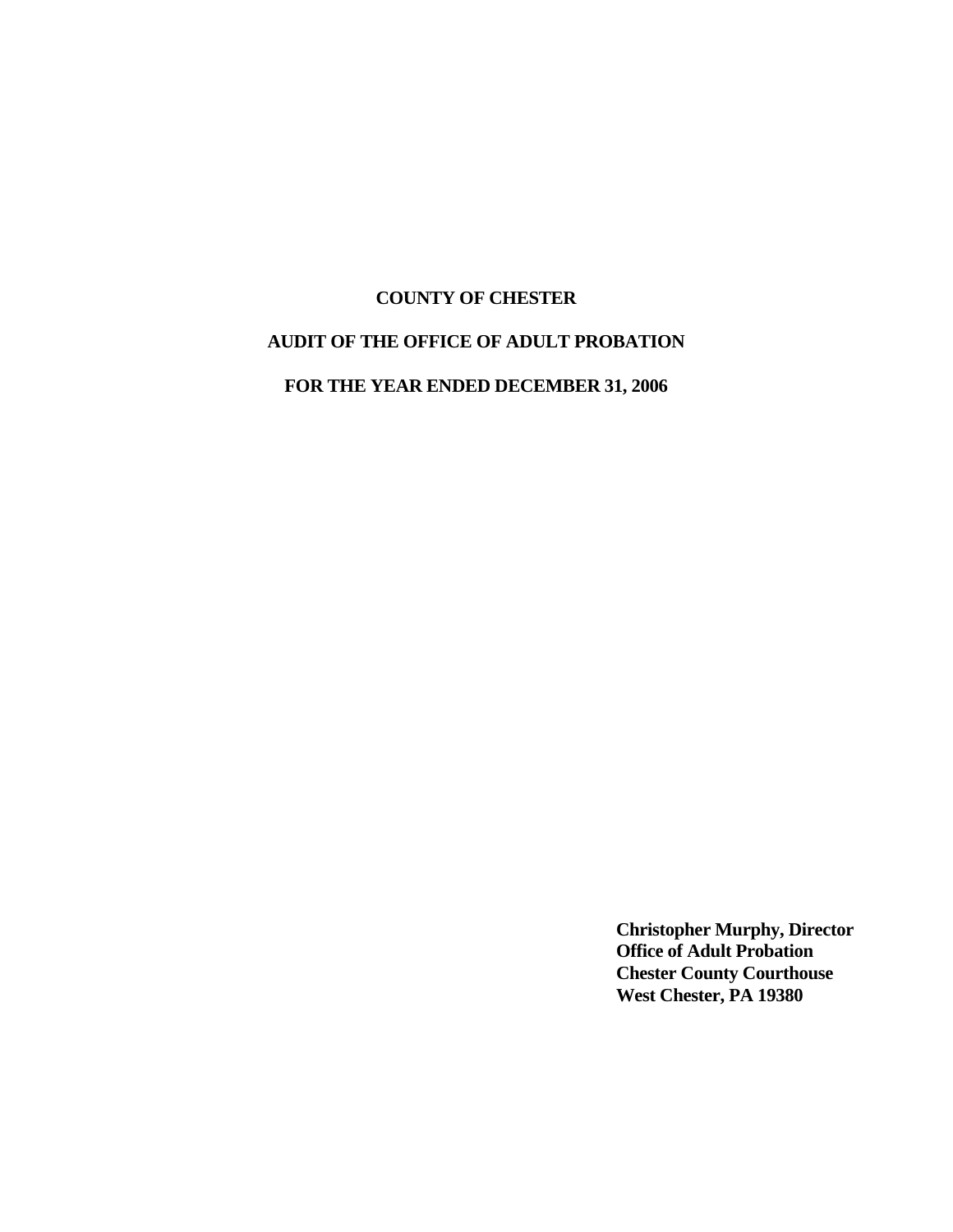# **AUDIT OF THE OFFICE OF ADULT PROBATION**

# **TABLE OF CONTENTS**

| <b>FINANCIAL STATEMENTS:</b> |  |
|------------------------------|--|
|                              |  |
|                              |  |
|                              |  |

| AUDITOR'S REPORT ON COMPLIANCE AND |  |
|------------------------------------|--|
|                                    |  |
|                                    |  |
|                                    |  |
|                                    |  |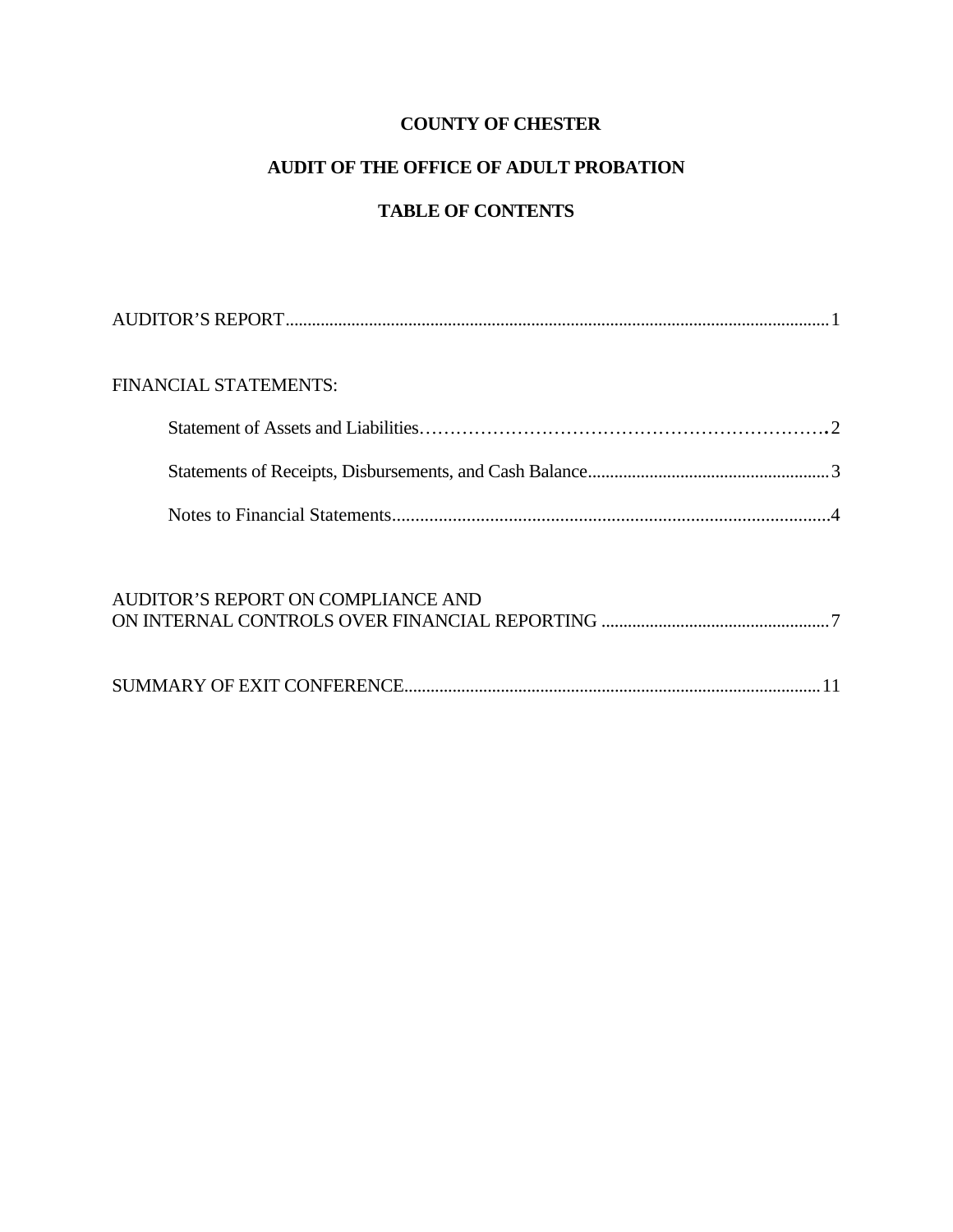

# **COUNTY OF CHESTER** OFFICE OF THE CONTROLLER

2 N. HIGH STREET, SUITE 540, P.O. BOX 2748, WEST CHESTER, PA 19380-0991 TELEPHONE: (610) 344-6155 FAX: (610) 344-6750

April 24, 2007

VALENTINO F. DIGIORGIO, III Controller

> Chester County Adult Probation Office Chester County Courthouse West Chester, PA 19382

Internal Audit has audited the accounts of the *Adult Probation Office (APO*) as of December 31, 2006, and has compiled the attached Statement of Assets and Liabilities and the related Statements of Cash Receipts, Disbursements, and Cash Balances for the year then ended. It is Internal Audit's responsibility to audit annually the accounts of any office receiving money for use by the Commonwealth of Pennsylvania and to report the results of such audits to the Chester County Commissioners and the Chester County Court of Common Pleas. It is management's responsibility to maintain, update, and reconcile these accounts on a continuous basis.

Our audit was conducted in accordance with generally accepted auditing standards and the Government Auditing Standards issued by the Comptroller General of the United States. Those standards require that we plan and perform the audit in a manner that will provide *reasonable assurance* that the accounts are free of material misstatement and that amounts are properly supported and approved.

As described in Note 1, the accompanying financial statements are prepared on the cash basis of accounting, which is a comprehensive basis of accounting other than generally accepted accounting principles. Accordingly, the statements referred to above are not intended to present the financial position and results of operations of the *APO* in conformity with generally accepted accounting principles.

In our opinion, accounts maintained by the *APO* are stated fairly as of December 31, 2006. Consequently, the corresponding financial statements prepared by Internal Audit present fairly, in all material respects, the assets and liabilities of the *APO* as of December 31, 2006, and the cash receipts, disbursements, and cash balances for the year then ended.

In accordance with Government Auditing Standards, Internal Audit has also issued a report dated April 24, 2007, which provides our evaluation of the *APO's* internal control over financial reporting and on our tests of compliance with certain provisions of laws, regulations, policies and/or procedures. That report is an integral part of an audit performed in accordance with Government Auditing Standards and should be read in conjunction with this report in considering the results of our audit.

Figgio to

Valentino F. DiGiorgio, III Controller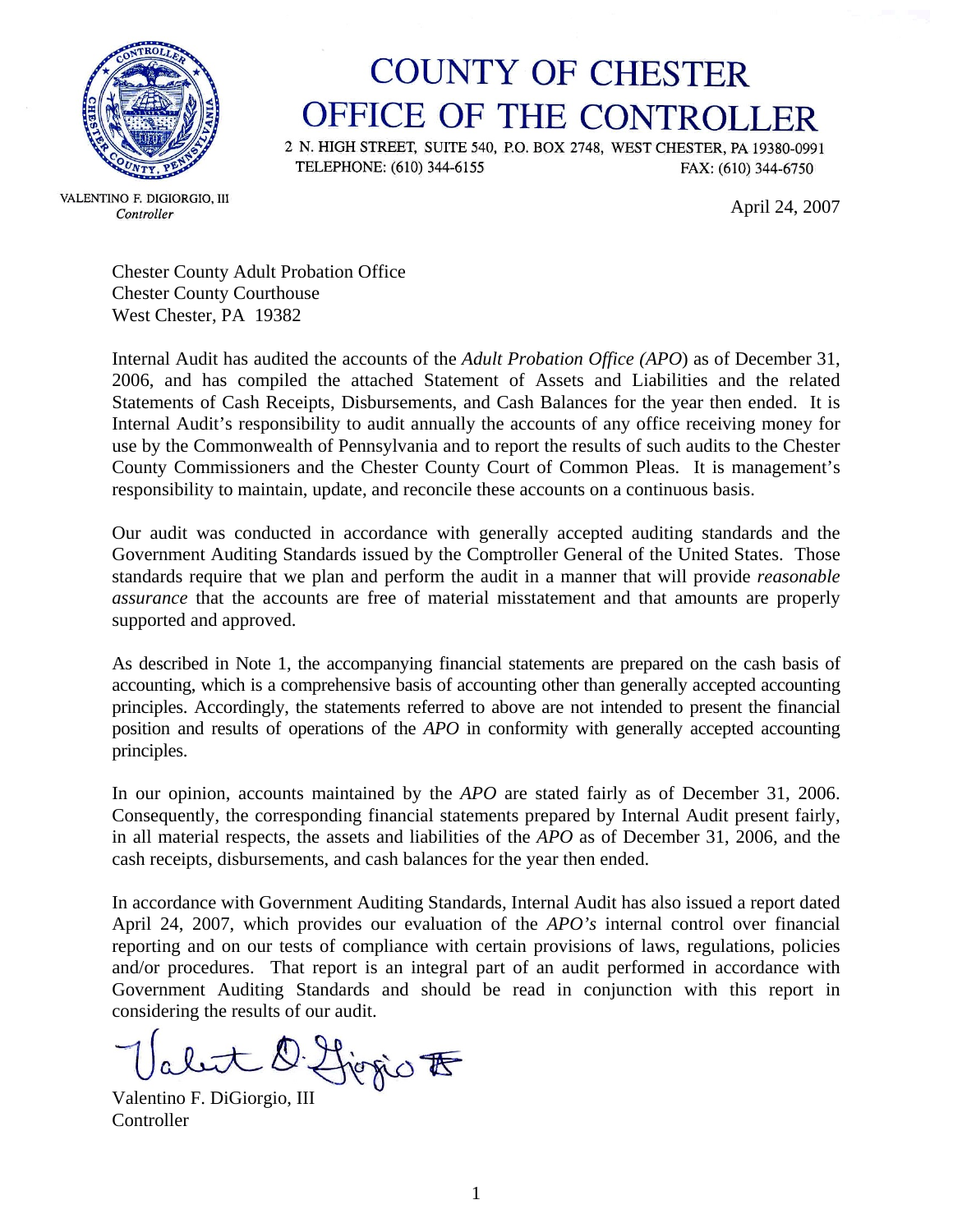#### **OFFICE OF ADULT PROBATION / CLERK OF COURTS**

#### **STATEMENT OF ASSETS AND LIABILITIES**

#### **DECEMBER 31, 2006**

# **Assets** Cash - Clerk General Account - CPCMS \$ 4,154 Cash - Clerk Summary Appeal Escrow - CPCMS 32,839 Cash - Clerk Bail Escrow Account - CPCMS 761,905 Cash - Clerk / APO Costs, Fines & Restitution Account - CPCMS 604,725 Total Cash from CPCMS Accounts  $$1,403,623$ Cash - Clerk Summary Appeal Escrow - Legacy 11,743 Cash - Clerk Bail Bondsman Account - Legacy 25,000 Cash- Clerk Bail Escrow Account - Legacy 450,914 Cash - Clerk Change Fund 300 Cash - APO Change Fund 200 Due From County - Clerk Automation Fund 49,868 Total Assets  $\$$  1,941,648 **Liabilities** Undisbursed Funds: Due to County - Clerk  $\qquad$   $22,663$ Due to County - APO 224,534 Due to Commonwealth of PA - Clerk / APO 126,860 Due to Municipalities - Clerk / APO 33,317 Due to Bail Agent - Clerk 25,000 Due to Clerk of Courts - Automation Fund 49,868 Due to Individuals - APO 1,458,906 Total Undisbursed Funds 1,941,148 Due to County - Clerk Change Fund 300 Due to County - APO Change Fund 200 Total Liabilities  $$ 1,941,648$

*The accompanying notes are an integral part of these financial statements.*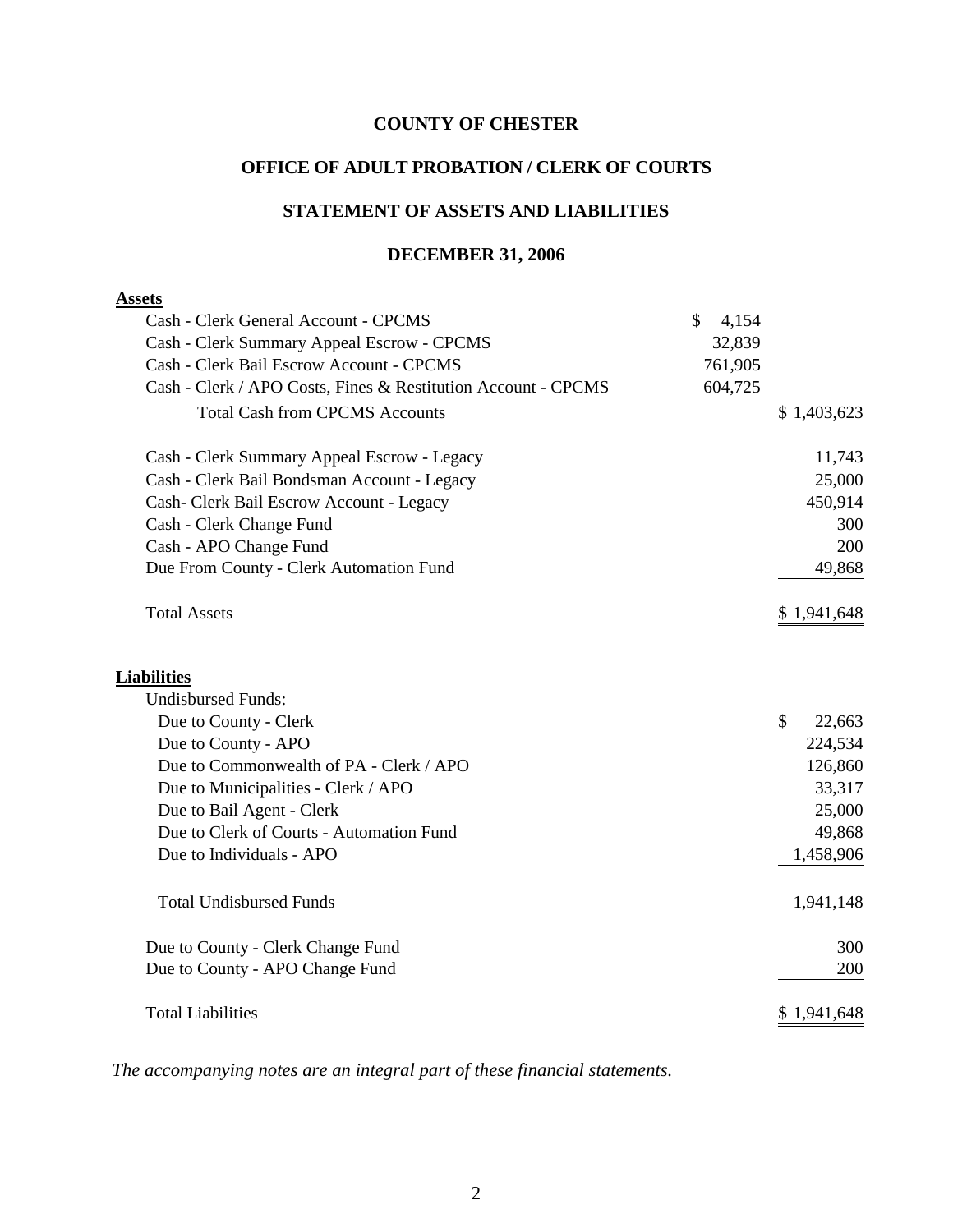# **OFFICE OF ADULT PROBATION / CLERK OF COURTS**

# **STATEMENT OF CASH RECEIPTS, DISBURSEMENTS, AND CASH BALANCE**  *CPCMS ACCOUNTS*

# **YEAR ENDED DECEMBER 31, 2006**

| Cash Balance, January 1, 2006         |           | \$        |
|---------------------------------------|-----------|-----------|
| Receipts:                             | 6,502,817 |           |
| Disbursements:                        |           |           |
| Costs, Fines & Restitution            | 4,559,822 |           |
| <b>Filing Fees</b>                    | 50,608    |           |
| <b>Bail Escrow</b>                    | 434,979   |           |
| <b>Summary Appeal</b>                 | 53,785    |           |
| <b>Total Disbursements</b>            | 5,099,194 |           |
| Excess of receipts over disbursements |           | 1,403,623 |
| Cash Balance, December 31, 2006       |           | 1,403,623 |

*The accompanying notes are an integral part of these financial statements.*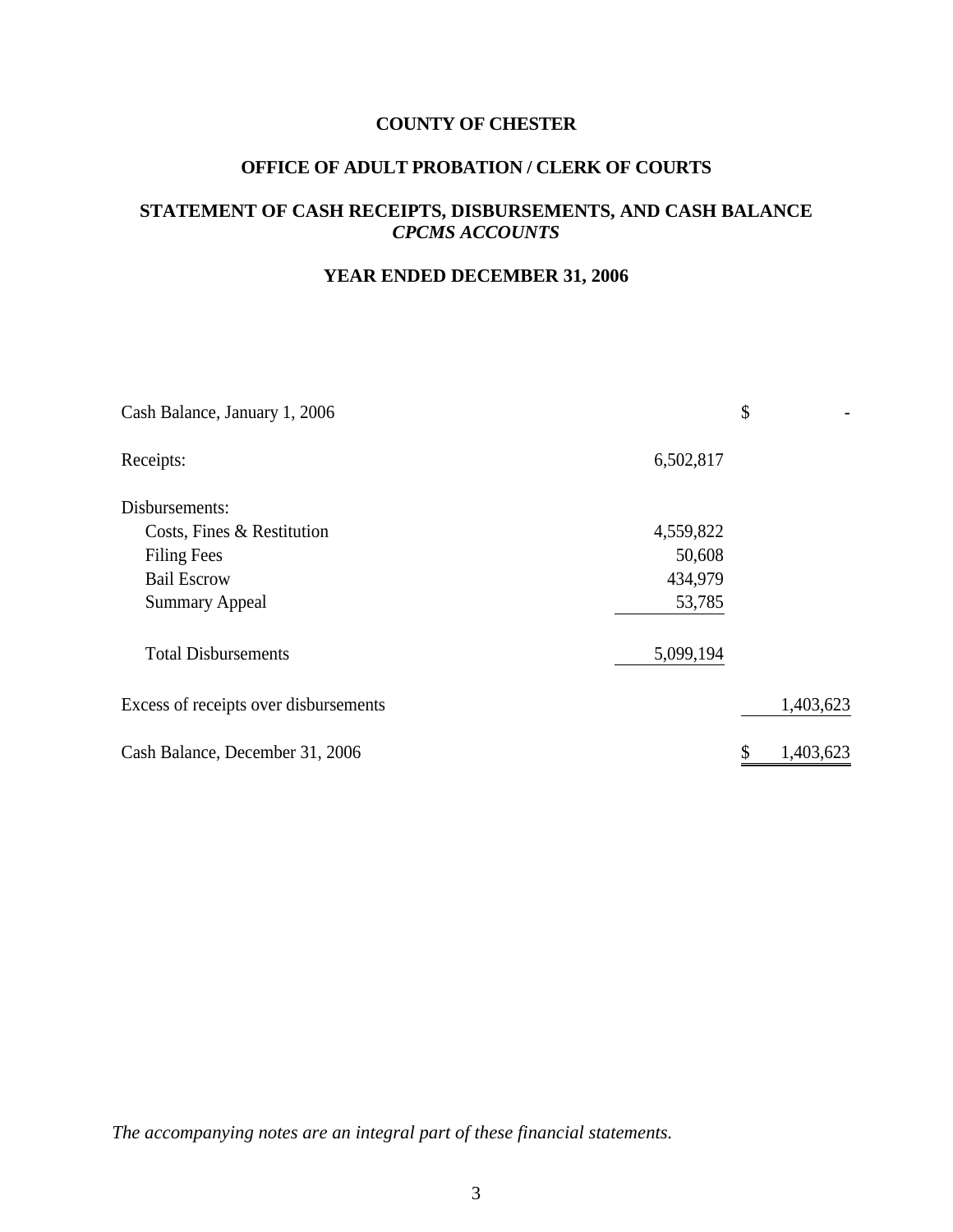# **OFFICE OF ADULT PROBATION**

# **NOTES TO FINANCIAL STATEMENTS**

# **FOR THE YEAR ENDED DECEMBER 31, 2006**

# *Note 1 - Summary of Significant Accounting Policies*

#### **Background and Reporting Entity**

The APO provides supervision of offenders and facilitates offender rehabilitation. Additionally, the department compiles investigative reports that assist the Court in making sentencing and parole decisions.

There are eight programs under which the APO provides services:

*General Supervision* – This program includes the Probation Officers assigned to supervise general probation, parole or Accelerated Rehabilitative Disposition (ARD) cases.

*Pre-Sentence Investigation* – Responsible for completing Pre-Sentence Investigation (PSI) reports for the Court.

*Collections* – Responsible to collect fines, fees, costs and restitution ordered by the Court.

*Intensive Supervision Programs* – Provides intensive supervision services to a variety of high risk, high need clients including sex offenders, mental health offenders, repeat domestic batterers, and chronic drug and alcohol abusers.

*Intermediate Punishment* – Provides electronic monitoring and intensive supervision services to offenders approved for the Intermediate Punishment Program by the Court. Provides a safe alternative for non-violent prison bound offenders.

*Drug Court* – Provides an alternative for those convicted of non-violent drug offenses including intensive supervision, drug testing, treatment and non-traditional court intervention to stop drug abuse.

*Community Service* – Provides a coordinated and supervised approach to the completion of community service by offenders as ordered by the Court.

*Bilingual Supervision* – This program includes the supervision of Spanish speaking clients ordered to participate in any of the four major programs.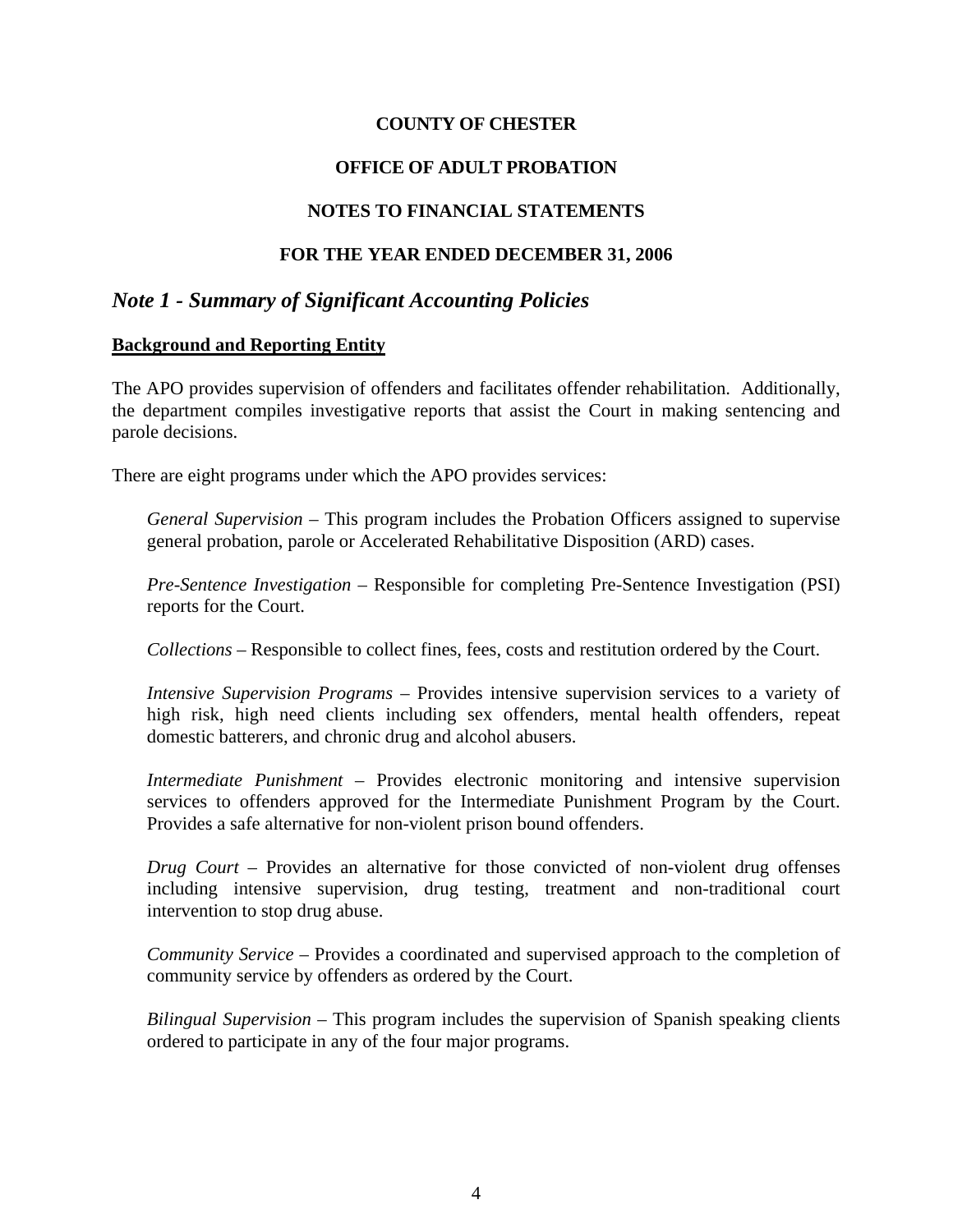# **OFFICE OF ADULT PROBATION**

# **NOTES TO FINANCIAL STATEMENTS**

#### **FOR THE YEAR ENDED DECEMBER 31, 2006**

# *Note 1 - Summary of Significant Accounting Policies (continued)*

The actual operating expenses of the *APO* are paid by the County of Chester. These costs include the salary and wages of office employees, fringe benefits, postage, telephone, office supplies, computer/LAN use, and furniture and equipment. These costs are not included in the audited Statements of Cash Receipts, Disbursements, and Cash Balances.

#### **Basis of Accounting**

The books and records of the *APO* are maintained on the cash basis of accounting. Consequently, receipts are recognized when received rather than when assessed or otherwise due, and disbursements are recognized when paid rather than when the obligation is incurred. Accordingly, the accompanying statements do not present the assets, liabilities, receipts, disbursements, and cash balances in accordance with generally accepted accounting principles.

# *Note 2 - Legal Matters*

Our audit disclosed no pending litigation involving the *APO* or its Director (Larry Scherff) for the year ended December 31, 2006.

# *Note 3 – CPCMS System*

The Administrative Office of Pennsylvania Courts *(AOPC)* initiated a project in 2001 to develop and implement a statewide Common Pleas Court Case Management System (CPCMS). CPCMS is now installed in the Commonwealth's sixty judicial districts in sixty-seven counties; CPCMS was implemented in Chester County February 6, 2006. CPCMS provides case management tracking for the offices of the Clerks of Court, Court Administration and Common Pleas judges and their staffs. Additional user groups include county fiscal offices, probation departments and limited write access for criminal justice-related offices (District Attorney, Sheriff and Prison) connected to a county network. All case-related funds and financial transactions receipted after the implementation of CPCMS must be maintained in and tracked through CPCMS; the Clerk of Courts *(Clerk)* was required to establish new bank accounts for this purpose.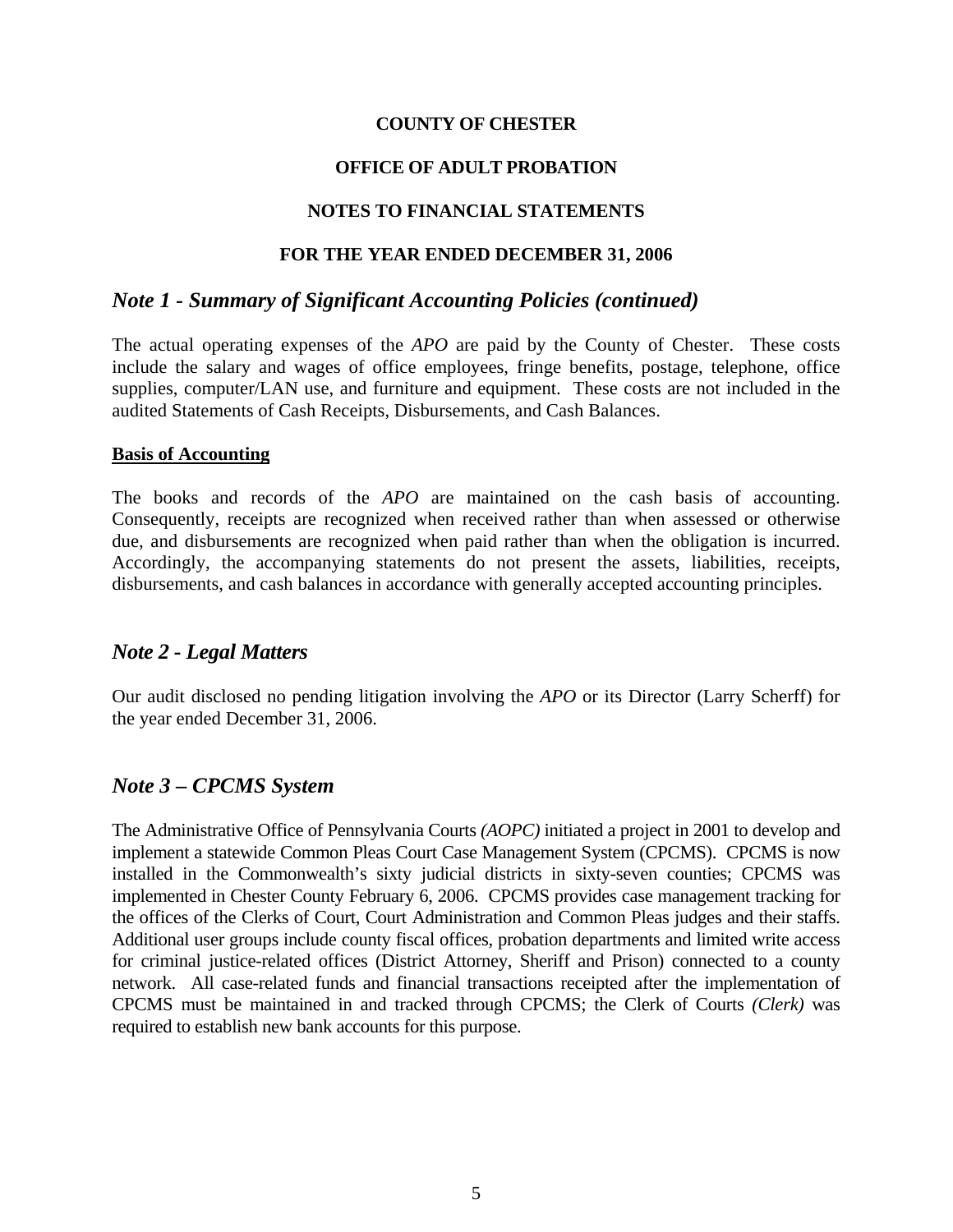## **OFFICE OF ADULT PROBATION**

#### **NOTES TO FINANCIAL STATEMENTS**

#### **FOR THE YEAR ENDED DECEMBER 31, 2006**

#### *Note 3 – CPCMS System (continued)*

CPCMS requires that the records and funds for transactions for all fines, costs and restitution be maintained in one bank account "belonging to" the *Clerk*, regardless of whether one or more offices or departments actually receipt or disburse all or part of those funds, and that all transactions for that account be recorded in CPCMS. Prior to CPCMS, the majority of fines, costs and restitution was collected through payments made to Chester County Adult Probation *(APO).* Some disbursements were done by the Clerk; however, most disbursements of fines, costs and restitution were done by vouchers prepared by APO for disbursement by the County. The *Clerk* established the required new "Clerk of Courts / Adult Probation" bank account and consulted with *AOPC* and with Chester County *APO*, Court Administration, DCIS, Controller and Finance to establish procedures to best implement and administer the new joint bank account which contains co-mingled funds receipted and disbursed according to CPCMS requirements (none of these funds are now disbursed through the Chester County Controller or Treasurer). As a result, the financial statements of each office must be combined into one set of financial statements in respect to the shared bank account (the Fines, Costs and Restitution account).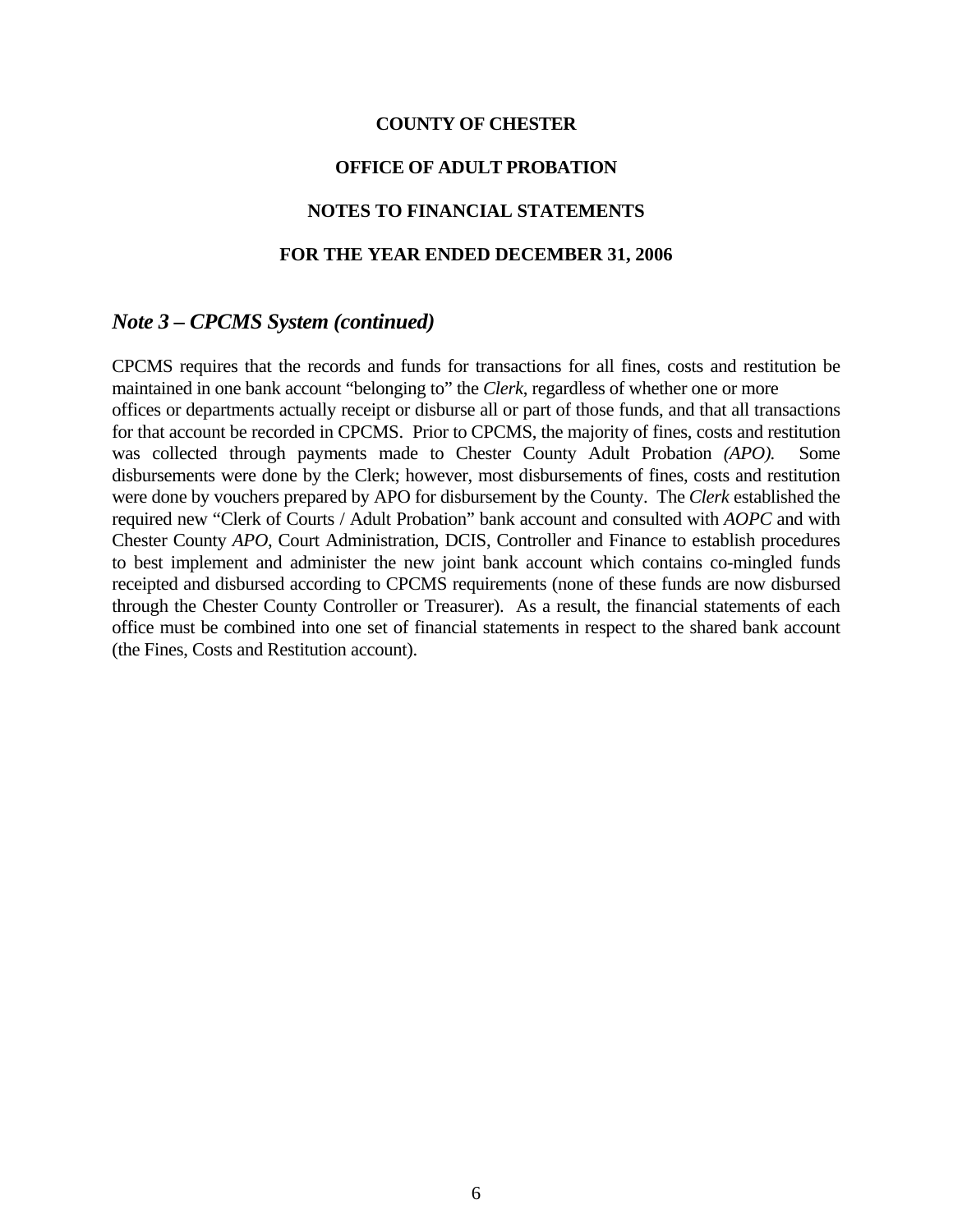

# **COUNTY OF CHESTER** OFFICE OF THE CONTROLLER

2 N. HIGH STREET, SUITE 540, P.O. BOX 2748, WEST CHESTER, PA 19380-0991 TELEPHONE: (610) 344-6155 FAX: (610) 344-6750

VALENTINO F. DIGIORGIO, III Controller

April 24, 2007

Chester County Adult Probation Office Chester County Courthouse West Chester, PA 19382

# **Report on Compliance and on Internal Controls**

In accordance with Government Auditing Standards, the scope of our audit included an examination and evaluation of the adequacy and effectiveness of the *APO's* system of internal control and the *APO's* quality of performance in carrying out its assigned responsibilities. The primary objectives of internal controls include the following:

- Compliance with policies, procedures, laws and regulations
- Accomplishment of goals
- Reliability and integrity of information
- Economical and efficient use of resources
- Safeguarding of assets.

In addition, generally accepted auditing standards (GAAS) require that auditors obtain an understanding of the internal control process and assess control risk in operational audits. For an operational audit, internal control is defined as a process that is designed to provide reasonable assurance that objectives regarding the effectiveness and efficiency of operations and the compliance with applicable laws and regulations are achieved. The internal control process consists of five components. They are the *control environment*, *risk assessment*, *information and communication*, *monitoring*, and *control activities*.

The *control environment* sets the tone of the organization and is the foundation for all other components of internal control. The collective effect of various important factors defines the *control environment,* which in turn establishes, enhances, or mitigates the effectiveness of policies and procedures. These important factors include the entity's organizational structure and methods of assigning authority and responsibility.

The *risk assessment* is the entity's identification and analysis of relevant risks to the achievement of its objectives, and forms a basis for determining how the risks should be managed.

*Information and communication* are the identification, capture, and exchange of information in a form and time frame that enables people to carry out their responsibilities.

*Monitoring* is a process that assesses the quality of internal control performance over time.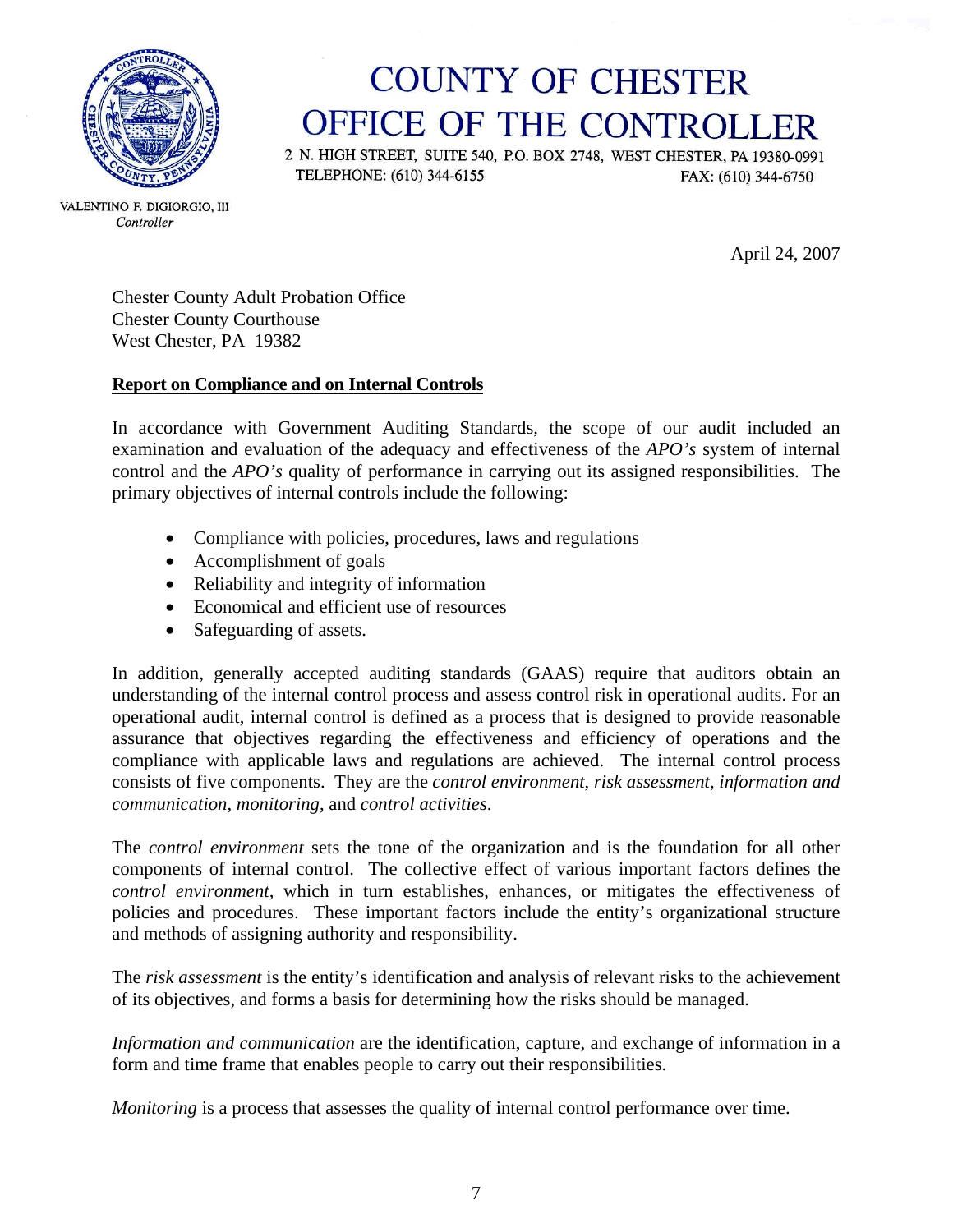# **Report on Compliance and on Internal Controls (continued)**

*Control activities* are the policies and procedures that help ensure management directives are carried out. These policies and procedures may be classified as:

- Authorization
- Segregation of duties
- **Documentation**
- Physical safeguards
- Independent checks and balances.

Our audit disclosed several significant weaknesses in the internal control structure that, in our opinion, pose a significant risk to the *APO* and/or to the County of Chester:

Other findings of a lesser significance in the areas of compliance specifically:

• Compliance with policies and procedures with respect to escheats, cash disbursements, and voided transactions

have been addressed under separate cover with the management of the *APO* for its action and/or response. Copies of the Management Letter will be made available upon request.

This report is intended for the information of the Court of Common Pleas, the Chester County Commissioners, and the *APO's* management. This report is, however, a matter of public record, and its distribution is not limited.

Valet D. Ljegio F

Valentino F. DiGiorgio, III **Controller**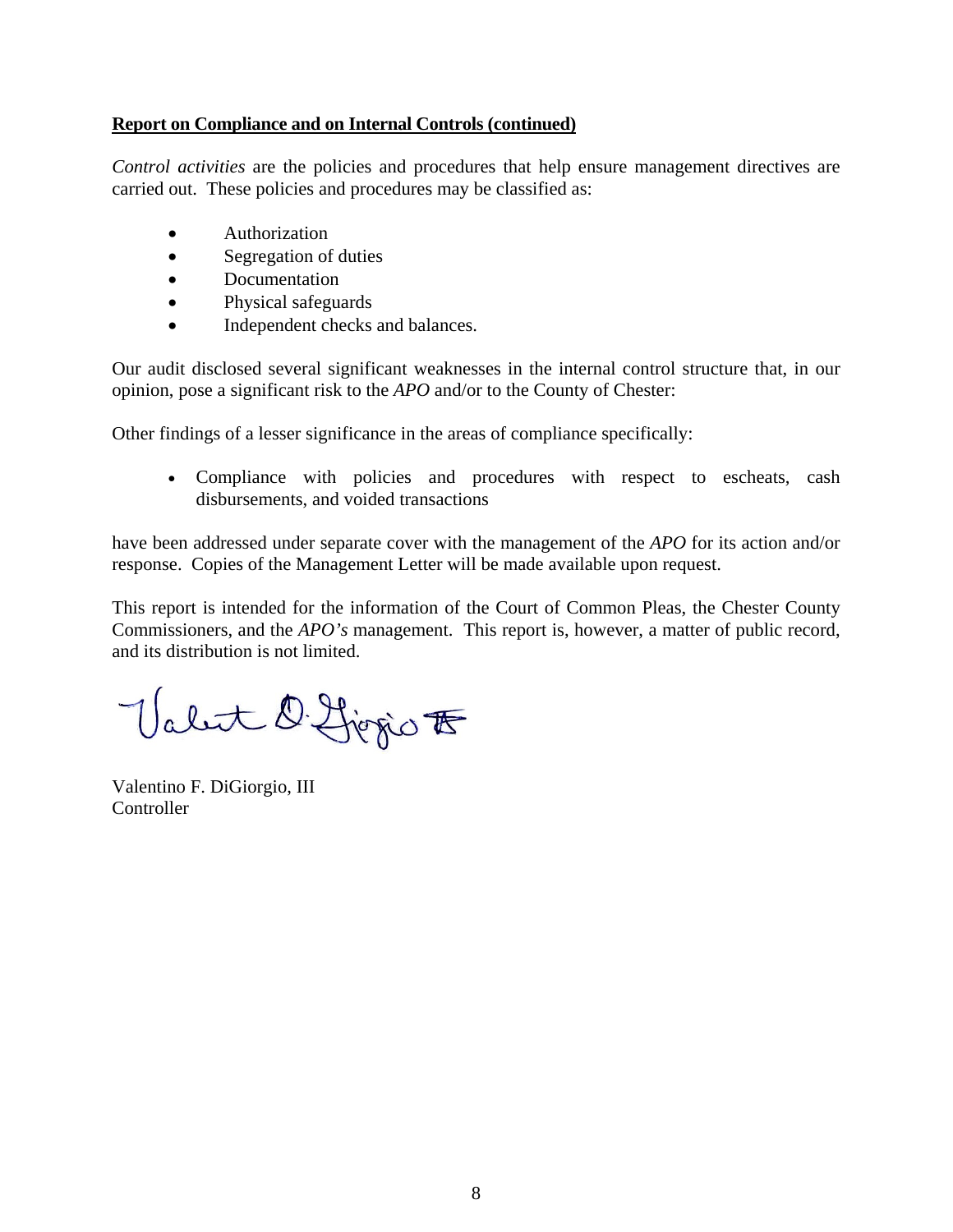# **CHESTER COUNTY ADULT PROBATION OFFICE / CLERK OF COURTS**

# **FINDINGS AND RECOMMENDATIONS**

# **FOR THE YEAR ENDED DECEMBER 31, 2006**

## **I. INTERNAL CONTROL FINDINGS AND RECOMMENDATIONS**

## RECORDING / RECORDKEEPING

## Finding 1: Manual Receipts (*Clerk and APO*)

In 3 instances, all three parts of a manual receipt that had been voided were not attached to the manual receipt book.

In 2 instances, the "yellow" or department manual receipt copy was not attached to the applicable day's work.

#### Recommendation

Internal Audit would like to emphasize the importance of retaining all receipt and disbursement source documents in order to provide complete and accurate accounting records.

Auditee Response

## *See Summary Management Response included at the end of this document.*

#### Finding 2: Voided Disbursements (*Clerk and APO*)

"Documentation of" and "controls over" voided disbursements must be improved and strengthened. The following weaknesses were noted out of a sample of 30 items tested:

- In 23 instances, the reason for the void was not indicated on the check stub or check copy.
- In 28 instances, there was no indication that the check was replaced and reissued.
- In 24 instances, the signature line on the original check was not properly removed or defaced.
- In 2 instances, the check stub or office copy of the check was not labeled "void".
- In 1 instance, the original check and/or copy of the check was not available for review.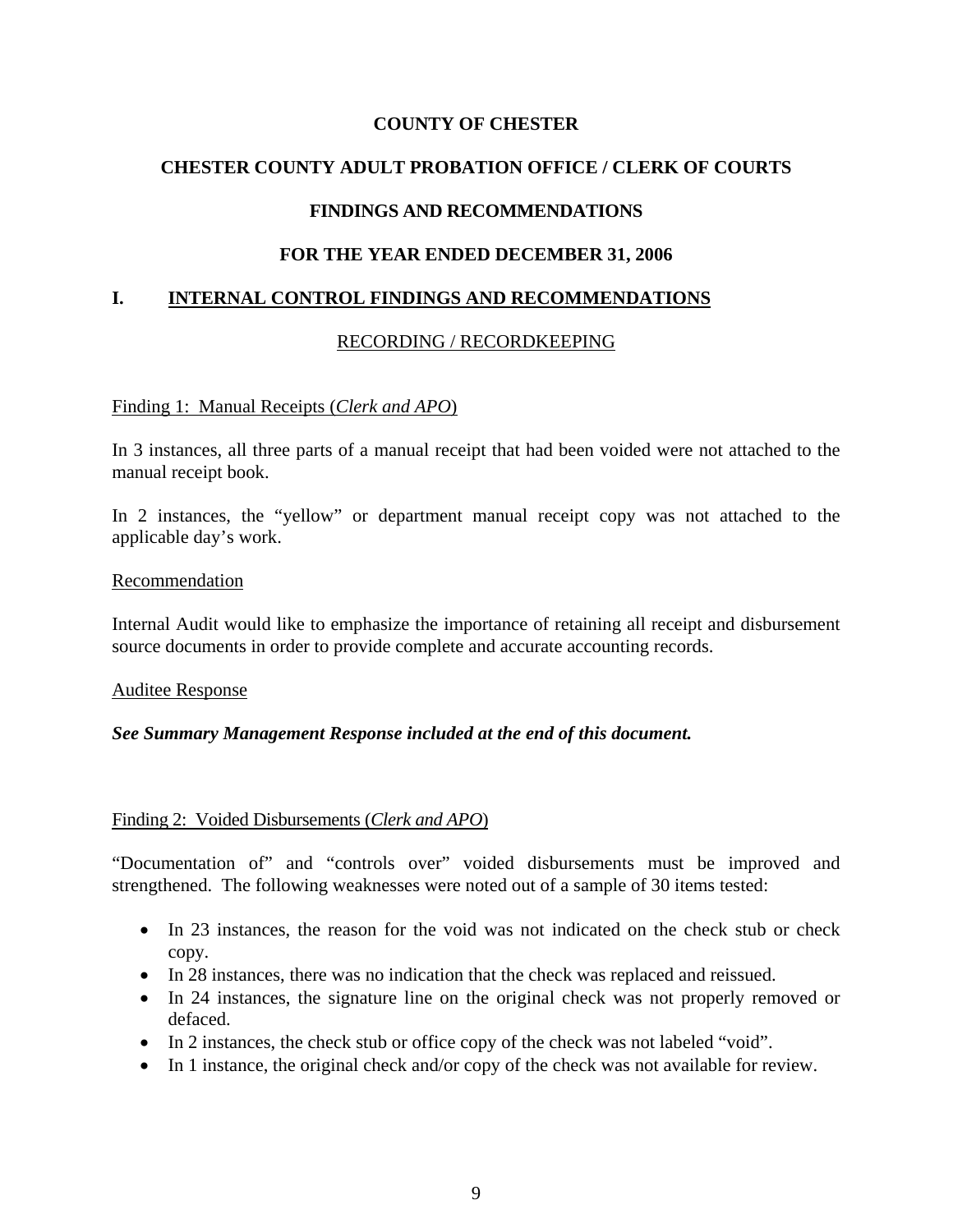# **CHESTER COUNTY ADULT PROBATION OFFICE / CLERK OF COURTS FINDINGS AND RECOMMENDATIONS**

# **FOR THE YEAR ENDING DECEMBER 31, 2006**

# **I. INTERNAL CONTROL FINDINGS AND RECOMMENDATIONS**

# RECORDING / RECORDKEEPING

Finding 2: Voided Disbursements (*Clerk and APO*) continued

#### **Recommendation**

Internal Audit would like to emphasize the need to properly cancel voided disbursements. At a minimum, the department should label the disbursement as "void", remove or deface the signature line, document the reason for canceling the payment and reference any replacement.

#### Auditee Response

## *See Summary Management Response included at the end of this document.*